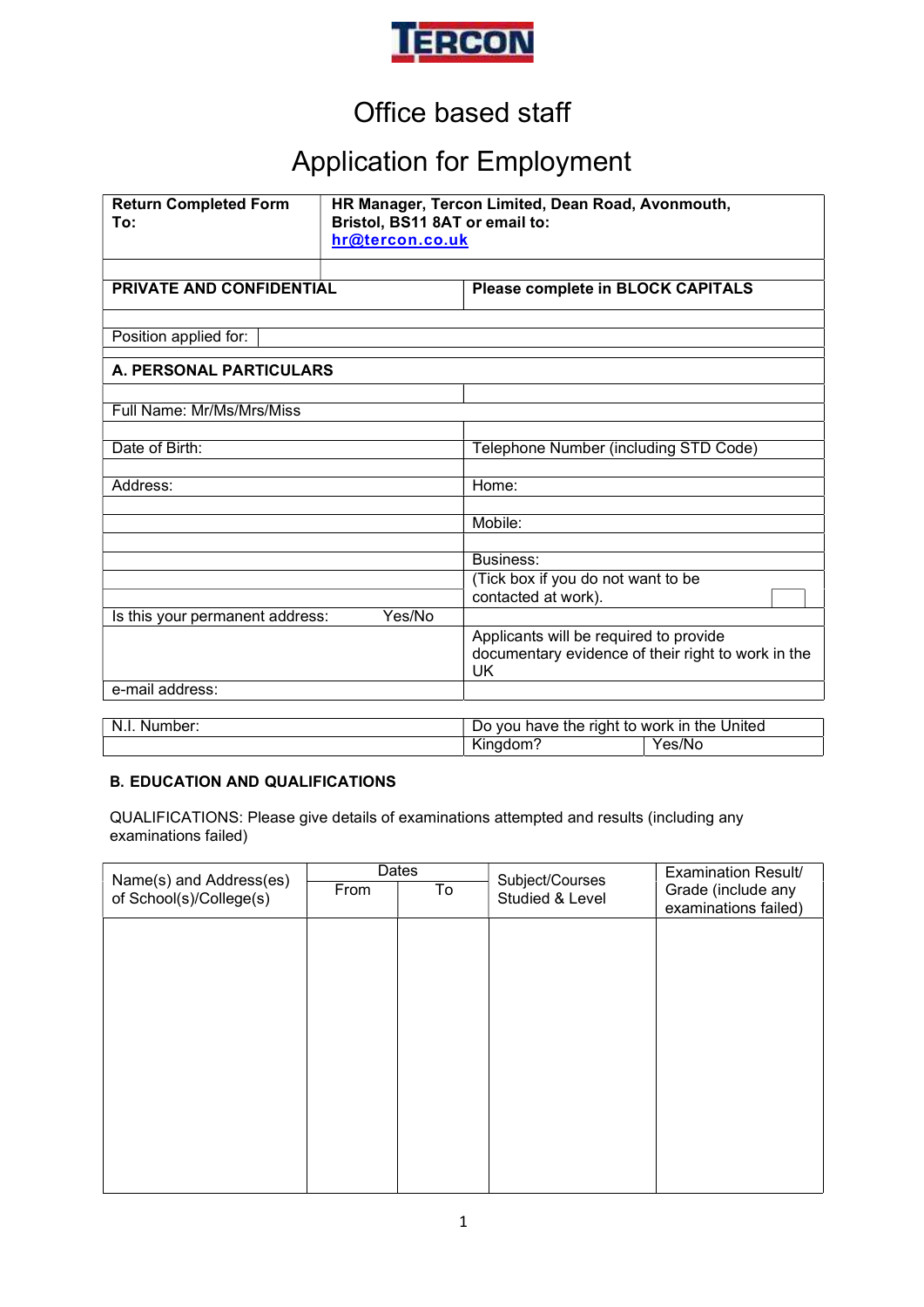

#### FURTHER AND HIGHER EDUCATION:

Please give details of all further and higher education since leaving school including training courses and details of qualifications.

| University/College/ |      | Dates | <b>Subjects Studied</b> | Qualifications |
|---------------------|------|-------|-------------------------|----------------|
| Institute Attended  | From | ١o    | Type of Training        | Obtained       |
|                     |      |       |                         |                |
|                     |      |       |                         |                |
|                     |      |       |                         |                |
|                     |      |       |                         |                |
|                     |      |       |                         |                |
|                     |      |       |                         |                |

| Other qualifications: |  |  |
|-----------------------|--|--|
|                       |  |  |
|                       |  |  |
|                       |  |  |
|                       |  |  |

#### C. EMPLOYMENT HISTORY

Please list starting with the most recent, all the organisations for which you have worked during the last 20 years:

| Name(s) and Address(es)<br>of Employer(s) |      | Dates | Position Held/     | Starting/<br>Leaving Salary | Reason for |
|-------------------------------------------|------|-------|--------------------|-----------------------------|------------|
|                                           | From | To    | <b>Main Duties</b> |                             | Leaving    |
|                                           |      |       |                    |                             |            |
|                                           |      |       |                    |                             |            |
|                                           |      |       |                    |                             |            |
|                                           |      |       |                    |                             |            |
|                                           |      |       |                    |                             |            |
|                                           |      |       |                    |                             |            |
|                                           |      |       |                    |                             |            |
|                                           |      |       |                    |                             |            |
|                                           |      |       |                    |                             |            |
|                                           |      |       |                    |                             |            |
|                                           |      |       |                    |                             |            |
|                                           |      |       |                    |                             |            |
|                                           |      |       |                    |                             |            |
|                                           |      |       |                    |                             |            |
|                                           |      |       |                    |                             |            |
|                                           |      |       |                    |                             |            |
|                                           |      |       |                    |                             |            |
|                                           |      |       |                    |                             |            |
|                                           |      |       |                    |                             |            |
|                                           |      |       |                    |                             |            |
|                                           |      |       |                    |                             |            |
|                                           |      |       |                    |                             |            |
|                                           |      |       |                    |                             |            |
|                                           |      |       |                    |                             |            |
|                                           |      |       |                    |                             |            |
|                                           |      |       |                    |                             |            |
|                                           |      |       |                    |                             |            |
|                                           |      |       |                    |                             |            |
|                                           |      |       |                    |                             |            |
|                                           |      |       |                    |                             |            |
|                                           |      |       |                    |                             |            |
|                                           |      |       |                    |                             |            |
|                                           |      |       |                    |                             |            |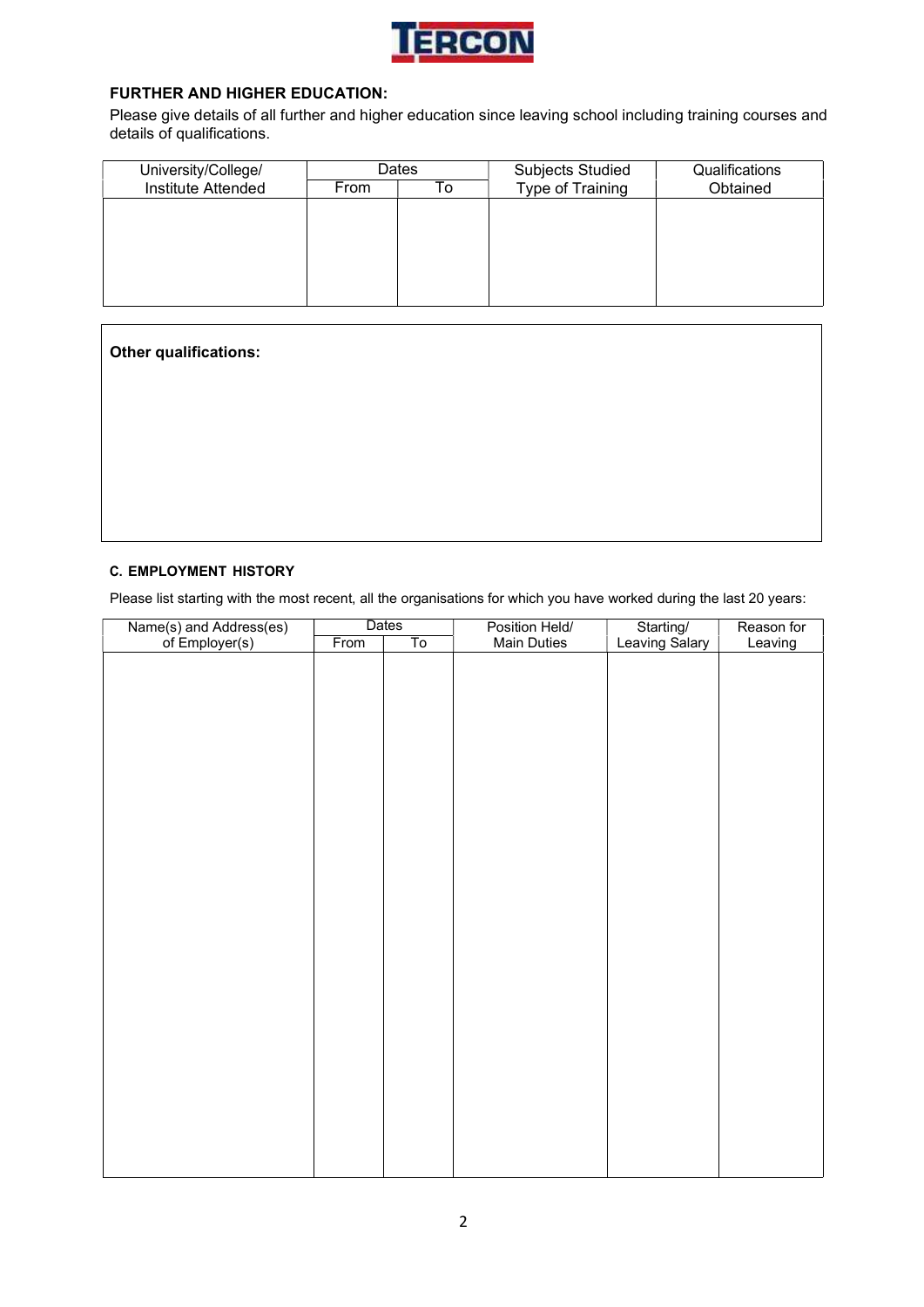

|  | <b>HOLIDAY QUESTIONS</b> |  |
|--|--------------------------|--|
|  |                          |  |
|  |                          |  |
|  |                          |  |

| Do you have any holidays arranged:                                                      | Yes / No      |
|-----------------------------------------------------------------------------------------|---------------|
| If Yes, please give further information:                                                |               |
| Do you have any commitments which might limit your                                      |               |
| working hours?                                                                          | Yes / No      |
| If Yes, please give details:                                                            |               |
|                                                                                         |               |
| Have you ever been convicted of a criminal offence:                                     |               |
| (which is not a spent conviction under the Rehabilitation<br>of Offenders Legislation). | Yes / No      |
| If Yes, please give further information:                                                |               |
|                                                                                         |               |
|                                                                                         |               |
| Salary/Wage Expected:                                                                   | £             |
| How much notice are you required to give to leave                                       |               |
| your present employment?                                                                |               |
| Have you worked for Tercon Ltd before?                                                  | Yes / No      |
| If Yes, give details of reason for leaving:                                             | Reason(s)     |
|                                                                                         |               |
|                                                                                         |               |
| Please list your interests, sports, hobbies, etc.                                       |               |
|                                                                                         |               |
|                                                                                         |               |
|                                                                                         |               |
| Do you have a current full driving licence?                                             | No<br>Yes $/$ |
| Does your licence have any current endorsements or                                      | Yes / No      |
| penalties?                                                                              |               |
| If Yes, please give further information:                                                |               |
|                                                                                         |               |
| Do you have you own transport to get to and from work                                   | Yes / No      |
|                                                                                         |               |

#### D. REFERENCES

Please give the names and addresses of two referees who are not related to you, who we can approach for a confidential assessment of your suitability for this job. (One of these must normally be a previous employer).

Can we approach your present/most recent employer? Yes / No

(Tick in box if you do not wish your employer to be contacted before an offer of employment is made)

| Name, Position, Address and Telephone Number | Name, Position, Address and Telephone Number |
|----------------------------------------------|----------------------------------------------|
|                                              |                                              |
|                                              |                                              |
|                                              |                                              |
|                                              |                                              |
| Email address                                | Email address                                |
|                                              |                                              |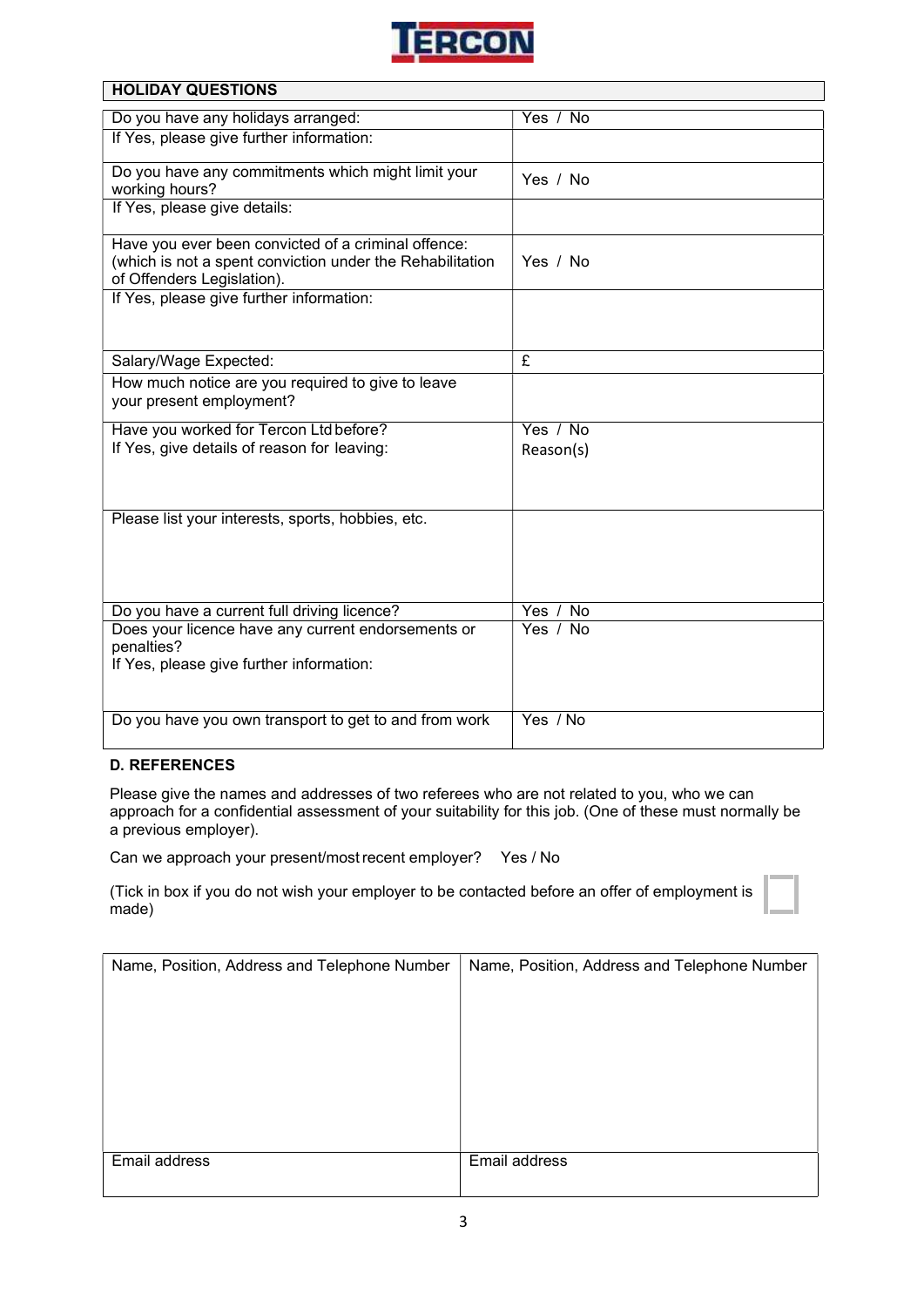

**Gender** Male □ Female □ Intersex □ Non-binary □ Prefer not to say □<br>If you prefer to use your own gender identity, please write in:<br>Is the gender you identify with the same as your gender registered at birth?<br>Yes □ No □ Is the gender you identify with the same as your gender registered at birth?<br>
Yes  $□$  No  $□$  Prefer not to say  $□$ 

| <b>IERCON</b>                                                                                                                                                                                                                             |
|-------------------------------------------------------------------------------------------------------------------------------------------------------------------------------------------------------------------------------------------|
| <b>Gender</b> Male $\Box$ Female $\Box$ Intersex $\Box$ Non-binary $\Box$ Prefer not to say $\Box$<br>If you prefer to use your own gender identity, please write in:                                                                     |
| Is the gender you identify with the same as your gender registered at birth?<br>Yes $\Box$<br>No $\Box$<br>Prefer not to say $\Box$                                                                                                       |
| Age 16-24<br>25-29<br>30-34<br>35-39<br>50-54<br>45-49<br>П<br>$\Box$<br>$\Box$<br>$\Box$<br>40-44<br>$\Box$<br>П<br>55-59<br>60-64<br>$65+$<br>Prefer not to say $\square$<br>П<br>$\Box$<br>$\Box$<br>$\Box$                            |
| What is your ethnicity?<br>Ethnic origin is not about nationality, place of birth or citizenship. It is about the group to which you perceive<br>you belong. Please tick the appropriate box                                              |
| <b>Asian or Asian British</b><br>Pakistani □<br>Indian $\Box$<br>Bangladeshi □<br>Chinese $\square$ Prefer not to say $\square$<br>Any other Asian background, please write in:                                                           |
| <b>Black, African, Caribbean or Black British</b><br>Prefer not to say □<br>Caribbean<br>$\Box$<br>Any other Black, African or Caribbean background, please write in:                                                                     |
| <b>Mixed or Multiple ethnic groups</b><br>White and Black Caribbean<br>White and Black African □<br>$\Box$<br>White and Asian $\square$<br>Prefer not to say $\square$<br>Any other Mixed or Multiple ethnic background, please write in: |
| White<br>Scottish □ Northern Irish □<br>English $\square$<br>Welsh $\square$<br>– Irish ⊟<br>Gypsy or Irish Traveller □ Prefer not to say □<br>British $\square$                                                                          |
| Any other White background, please write in:                                                                                                                                                                                              |

#### What is your ethnicity?

#### Asian or Asian British

#### Black, African, Caribbean or Black British

#### Mixed or Multiple ethnic groups

| White and Black<br>√aribbean.                  | White and Black<br>African | White and<br>. Asian | Prefer not to sav<br>$\overline{\phantom{0}}$ |
|------------------------------------------------|----------------------------|----------------------|-----------------------------------------------|
| Any other Mixed or Multiple ethnic background, | . pl ease write in:        |                      |                                               |

#### **White**

| English $\square$ Welsh $\square$ Scottish $\square$ Northern Irish $\square$ Irish $\square$ |  |
|-----------------------------------------------------------------------------------------------|--|
| British $\Box$ Gypsy or Irish Traveller $\Box$ Prefer not to say $\Box$                       |  |
| Any other White background, please write in:                                                  |  |

#### Other ethnic group

Arab  $\Box$  Prefer not to say  $\Box$  Any other ethnic group, please write in:

#### DECLARATION OF APPLICANT

I have read the Tercon Ltd – Recruitment Privacy Policy and I consent to Tercon Ltd using and keeping the information I have provided on this application, or elsewhere, being used in accordance with the Policy. I also confirm that the information given in this application is complete and accurate. I understand that any false information or deliberate omissions will disqualify me from employment or may render me liable to summary dismissal.

| Signed: |  | Dated: |  |
|---------|--|--------|--|
|---------|--|--------|--|

## Please provide your current CV with this application form if one is available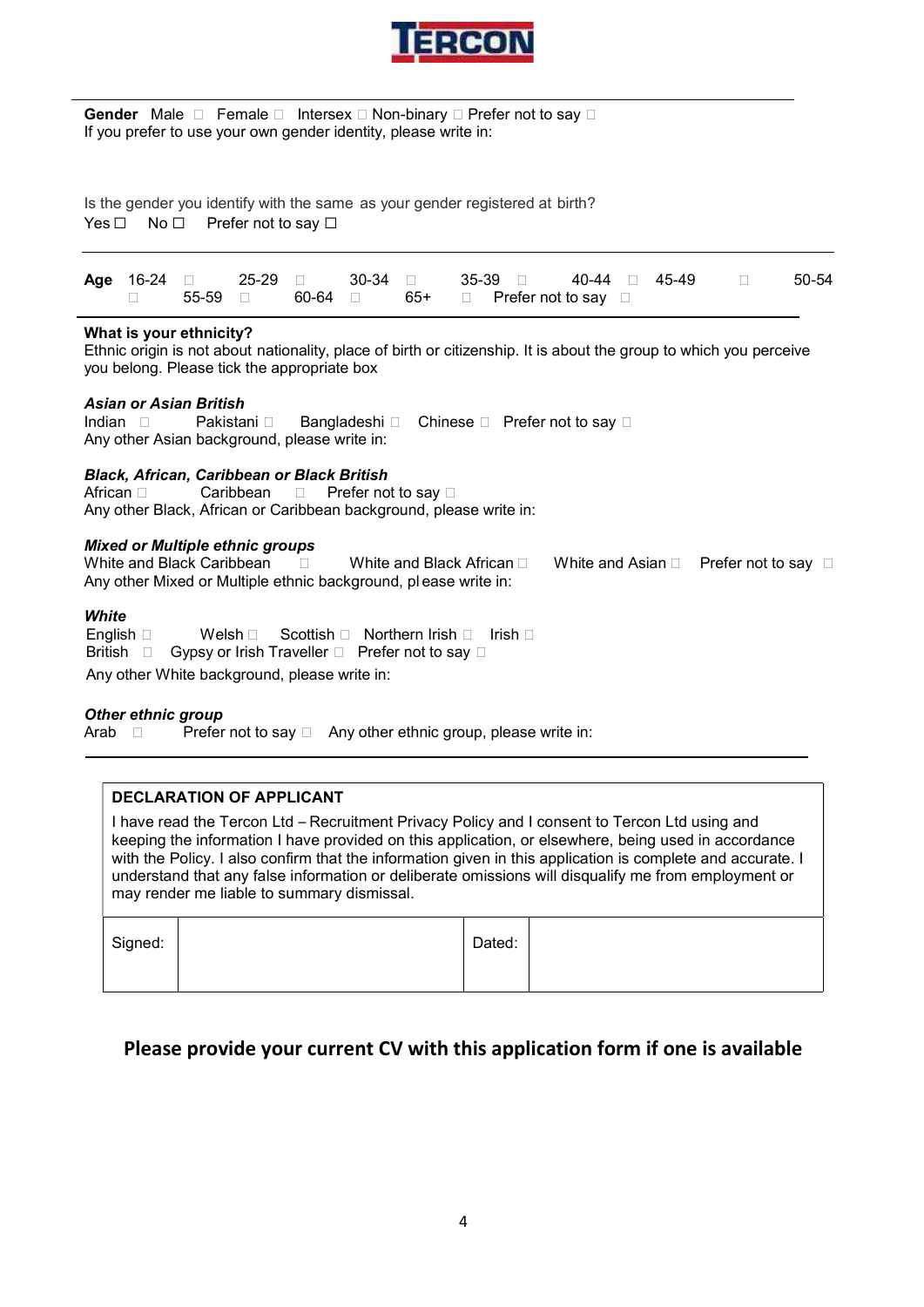

## TERCON LTD – RECRUITMENT PRIVACY POLICY

All of the information you provide during the process will only be used for the purpose of progressing your application or to fulfil legal or regulatory requirements if necessary.

We will not share any of the information you provide during the recruitment process with any third parties for marketing purposes or store any of your information outside of the European Economic Area. The information you provide will be held securely by us and/or our data processors whether the information is in electronic or physical format.

We will use the contact details you provide to us to contact you to progress your application. We will use the other information you provide to assess your suitability for the role you have applied for.

## What information do we ask for and why?

We do not collect more information than we need to fulfil our stated purposes and will not retain it for longer than is necessary.

The information we ask for is used to assess your suitability for employment. You do not have to provide what we ask for but it might affect your application if you do not.

## Application stage

As an employer, the Company needs to request, keep and process information about you for normal employment purposes. The information we hold and process will be used for management and administrative use. We will keep and use it to enable us to run the business and manage our relationship with you effectively, lawfully and appropriately, during the recruitment process, whilst you are working for us, at the time when your employment ends and after you have left. This includes using information to enable us to comply with your employment contract, to comply with any legal requirements, pursue the legitimate interests of the Company and protect our legal position in the event of legal proceedings. If you do not provide this data, we may be unable in some circumstances to comply with our obligations and we will tell you about the implications of that decision.

Much of the information we hold will have been provided by you but some may come from other sources, such as your manager, or in some cases, external sources, such as referees.

We ask you for your personal details including name and contact details. We will also ask you about your previous experience, education, referees and for answers to questions relevant to the role you have applied for. Our recruitment team will have access to all of this information.

The sort of information we hold will include your initial application form and references, your contract of employment and any amendments to it; correspondence with or about you (such as letters to you about a pay rise or, at your request, a letter to your mortgage company confirming your salary); information needed for payroll, benefits and expenses purposes; contact and emergency contact details; records of holidays, sickness and other absence; records relating to your career history, such as training records, appraisals, other performance measures and where appropriate, disciplinary and grievance records.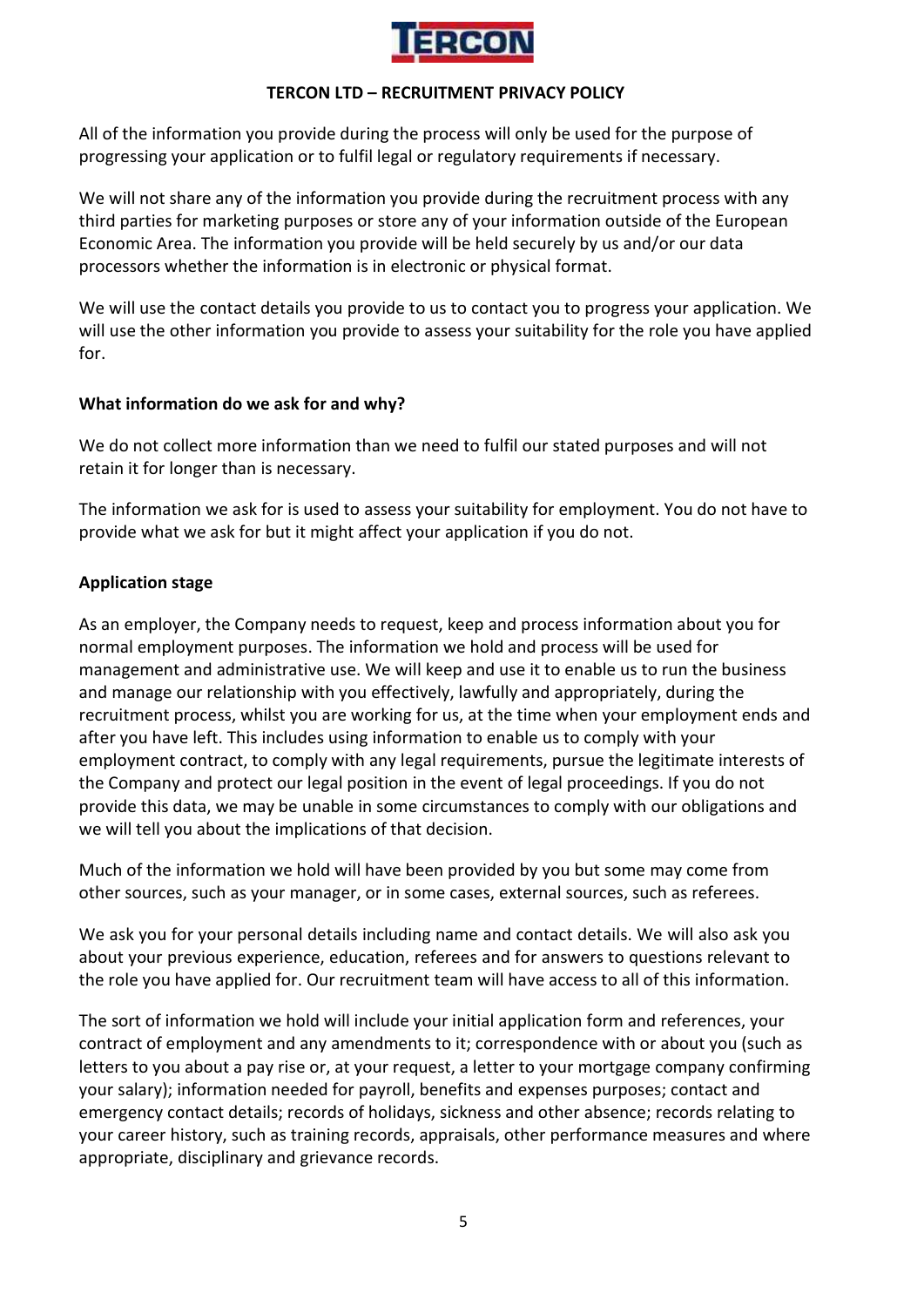

You will also be asked to provide equal opportunities information. This is not mandatory information – if you don't provide it, it will not affect your application. This information will not be made available to any staff outside of our recruitment team in a way which can identify you. Any information you do provide, will be used only to produce and monitor equal opportunities statistics.

Where necessary, we may keep information relating to your health, which could include reasons for absence, GP reports and notes. The information will be used in order to comply with our health and safety and occupational health obligations in order to consider how your health affects your ability to do your job and whether any adjustments to your job might be appropriate. We will also need this data to administer and manage statutory sick pay.

You will be referred to in many company documents and records that are produced by you and your colleagues in the course of carrying out your duties and the business of the company. You should refer to the Data Protection Policy which is available in the Employee Handbook or, on request, from the HR department at Tercon Ltd, Dean Road, Avonmouth, Bristol, BS11 8AT.

We will only disclose information about you to third parties if we are legally obliged to do so or where we need to comply with our contractual duties to you. For instance, the company will need to pass on certain information to the company pension administrators for you to join the scheme.

## Assessments

Tercon Ltd might ask you to attend an interview. Information will be generated by you and by us. For example, you might complete a written test or we might take interview notes. This information is held by Tercon Ltd.

If you are unsuccessful following assessment for the position you have applied for, we may askif you would like your details to be retained in our talent pool for a period of six months. If you say yes, we would proactively contact you should any further suitable vacancies arise.

## Conditional offer

If we make a conditional offer of employment we will ask you for information so that we can carry out pre-employment checks. You must successfully complete pre-employment checks to progress to a final offer. We are required to confirm the identity of our staff, their right to work in the United Kingdom and seek assurance as to their trustworthiness, integrity and reliability.

You will therefore be required to provide:

- Proof of your identity you will be asked to attend our office with original documents, we will take copies.
- Proof of your qualifications you will be asked to attend our office with original documents, we will take copies.
- We will contact your referees, using the details you provide in your application, directly to obtain references
- We will also ask you to complete a questionnaire about your health. This is to establish your fitness to work.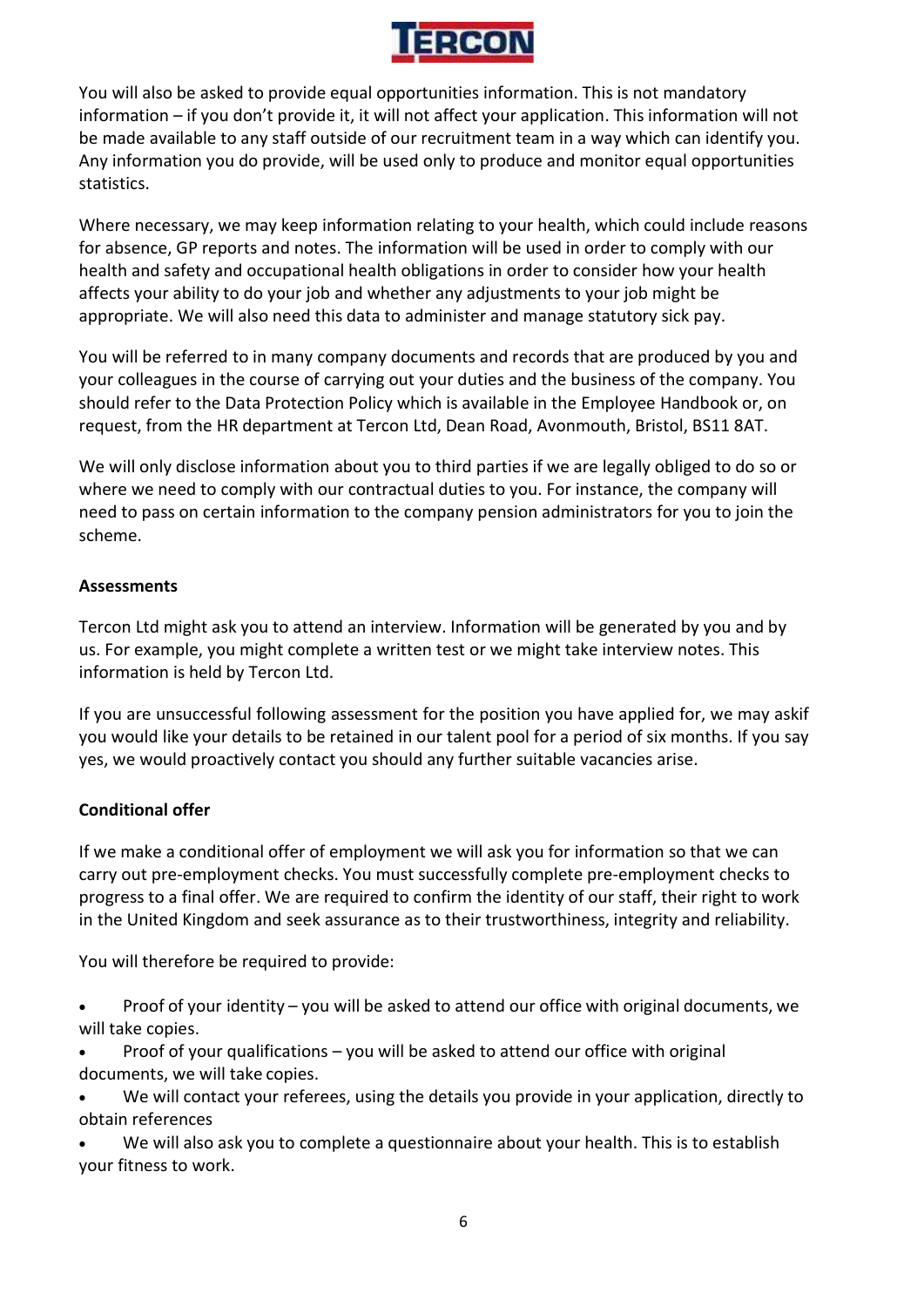

If we make a final offer, we will also ask you for the following:

Bank details – to process salary payments

 Emergency contact details – so we know who to contact in case you have an emergency at work

## Occupational Health

As part of our recruitment process, we will ask you to complete health questions in the Company application form which will help to determine if you are fit to undertake the work that you have been offered.

Information you provide will be held by our HR department who will advise if further information is required from a health professional such as your GP.

If you decline taking this process further, then this could affect your job offer.

The Company takes the health of employees very seriously and all employees complete an annual health self-assessment questionnaire throughout employment so that any health developments can be identified and dealt with accordingly.

Your completion and signed submission of the Company application form confirms that you agree to this term of employment.

## How long is the information retained for?

If you are successful, the information you provide during the application process will be retained by us as part of your employee file for the duration of your employment plus 6 years following the end of your employment.

This includes your fitness to work records, records of any security checks and any references. Pension and medical records will be kept in accordance with legal requirements.

If you are unsuccessful at any stage of the process, the information you have provided until that point will be retained for 6 months from the closure of the campaign.

Information generated throughout the assessment process, such as interview notes, is retained by us for 6 months following the closure of the campaign.

Equal opportunities information is retained for 6 months following the closure of the campaign whether you are successful or not.

#### How we make decisions about recruitment?

Final recruitment decisions are made by hiring managers and members of our recruitment team. All of the information gathered during the application process is taken into account.

You are able to ask about decisions made about your application by speaking to your contact within our recruitment team or by emailing; hr@tercon.co.uk